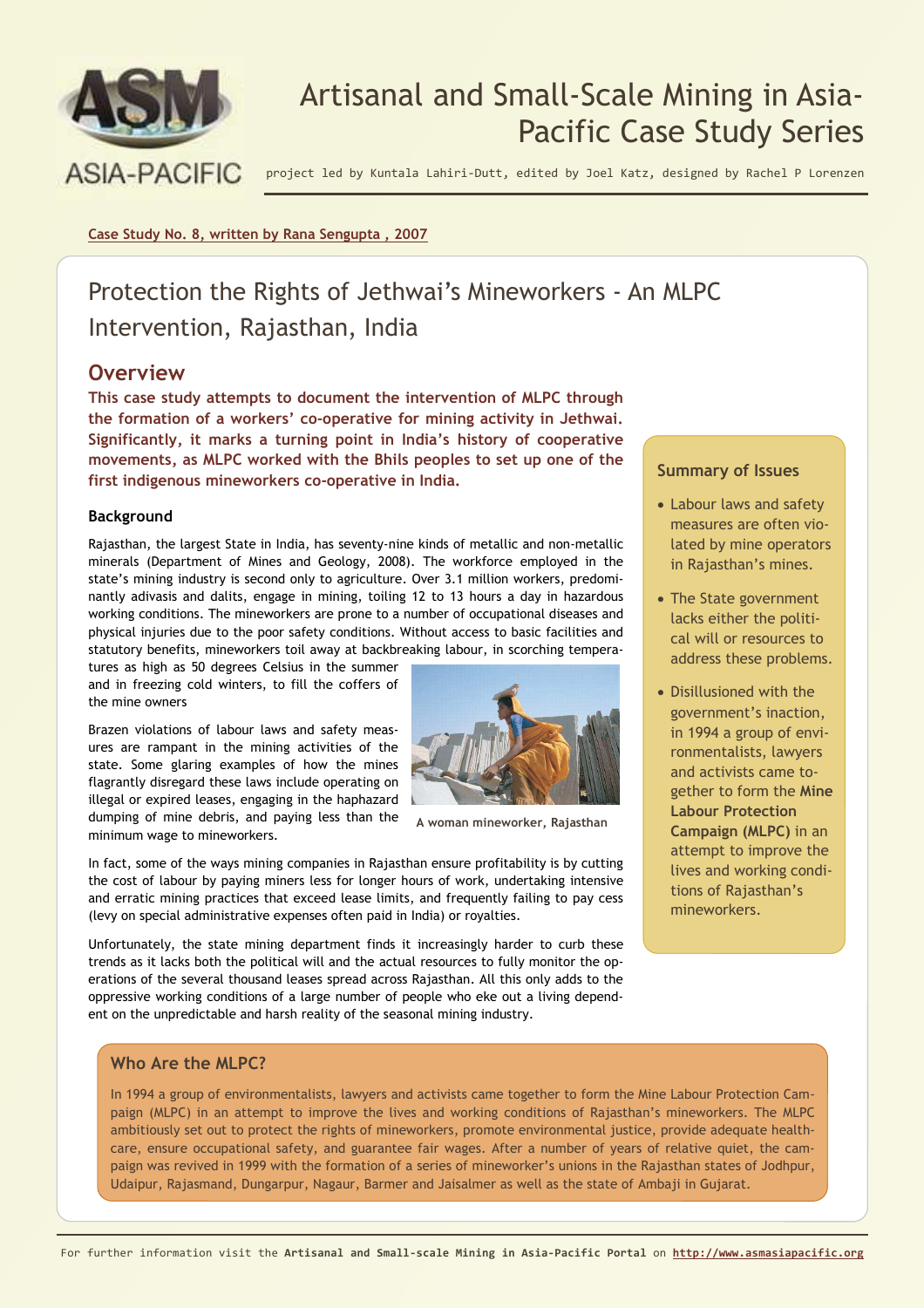# **The Land and its People**

The Jaisalmer District of Rajasthan, to which Jethwai belongs, is located in the heart of the Great Thar Desert, in the far western region of Rajasthan, as well as of India. The district is bound by Pakistan to the North and West, Barmer to the South, Jodhpur to the East and Bikaner on North-East (see **Map below**)

The landscape is sandy, dry and scorched, and the surrounding terrain, within a radius of about 60 kilometres, is stony and rocky. The area is barren and undulating, with its famous sand dunes and slopes leading towards the Indus valley and the Rann of Kutch. The soil here is grateful even for a little rain and turns a lush green during the monsoon season. There is no permanent river in the district and the underground water level is very low. Geographically, Jaisalmer is spread over an area of 38,401 square kilometres and is one of the largest districts in India, almost equalling the size of the state of Kerala.

The desert city of Jaisalmer is a tourist hotspot, attracting thousands of visitors every year enchanted by the city's otherworldly beauty. Tourists are fascinated by its serene

sand dunes and golden monuments. One of the main attractions is the majestic Jaisalmer Fort, built by the city's wealthy merchants in the 12th Century. The sandstone of its many buildings picks up on the sunlight's subtle differences and changes colour accordingly, and when it showers the rain brings out a spectacular spectrum of colours in the stone.



**12th century Jaisalmer Golden Fort or Sona Kila, Jaisalmer City. Source: http://commons.wikimedia.org**



**Map of Rajasthan – Jethwai is located in the Jaisalmer District of western Rajasthan** 

### **History of Jaisalmer**

The ruler of the Bhatti Rajput tribe, Rawal Jaisal, after whom the city is named, founded Jaisalmer in 1156. Legend says that on advice of a local hermit, Eesaal, Rawal chose the Tricut Hills as his new abode, abandoning his vulnerable old fort at Luderwa, just 16 kilometres northwest. In Medieval times, Jaisalmer was a boomtown due to its location on the main trade route linking India to Egypt, Arabia, Persia, Africa and the West. The Bhatti Rajput rulers lined their coffers with riches gained from traditional taxes on passing caravans and sometimes through the illicit cattle rustling trade (Jaisalmer Website, 2008).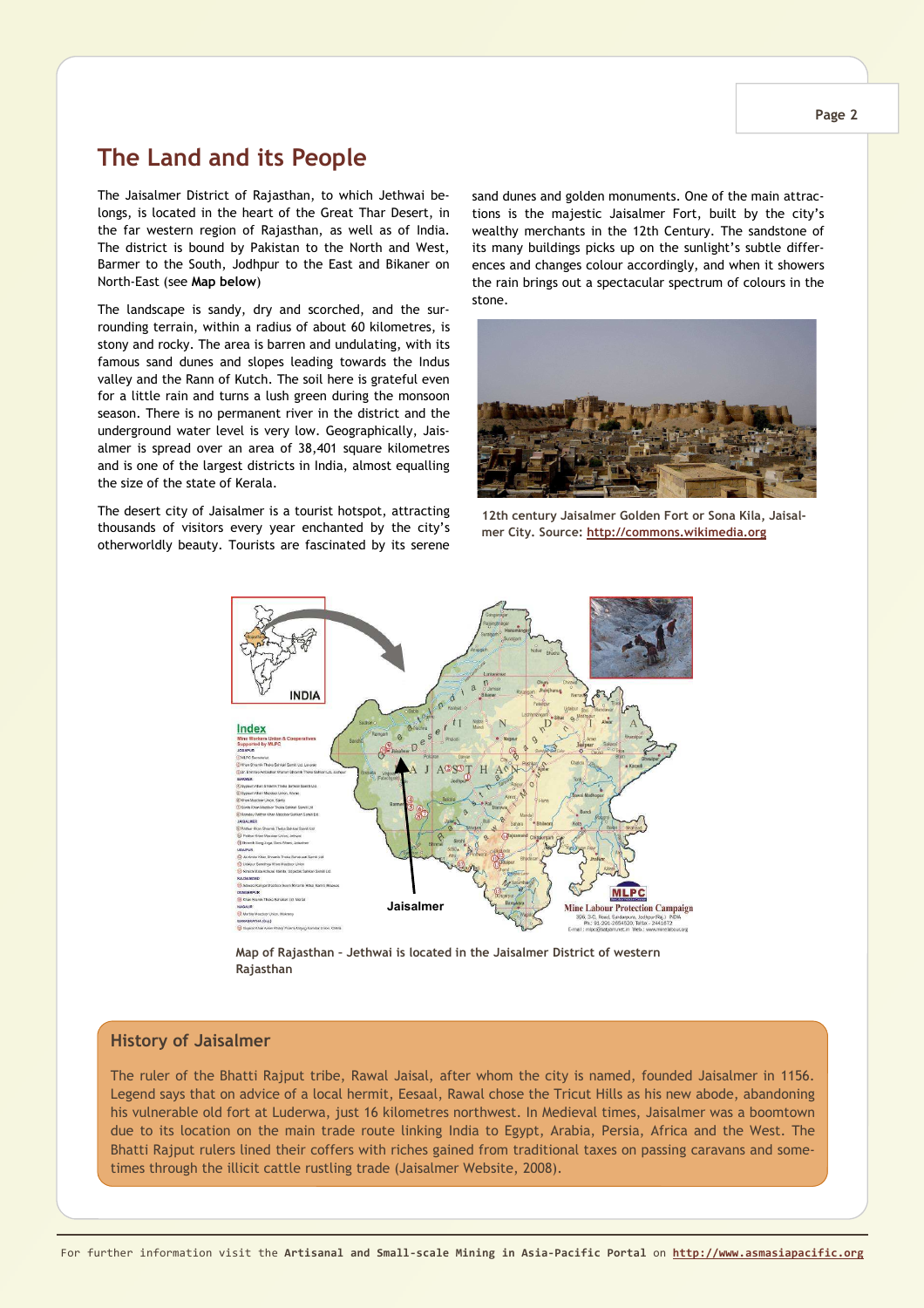# **The Story of Jethwai**

Jethwai is a small village in the Jaisalmer District of Western Rajasthan, about 20 km North of Jaisalmer. Jethwai is known for its beautiful 'yellow marble' which isn't actually marble, but fine quality sandstone. The magnificent 'Sonar Kila' or Golden Fort of Jaisalmer is made up of this kind of golden yellow sandstone (Manchanda, 2006).

Predominantly a Bhil tribal village, Jethwai was named after the Jethwai talab (a traditional reservoir), which was built by the wealthy local merchant, Jetha Maheshwari. The village was first settled almost 3 centuries ago by two brothers, Natha Ram and Moda Ram, members of the Bhil tribal clan. Their father, Ramji, served as the Maharaja Keshwar Singh's special bodyguard. Deeply impressed by Ramji's services, the Maharaja donated 1500 bighas worth of land to Ramji's two sons for cultivation, and Jethwai was founded. After the fall of the Maharaja Dynasty the Indian Government took possession of the territory in and around Jethwai, land that had rightfully belonged to the Bhils community for hundreds of years The State Forest Department now administers the area, and the community has lost all control over it (Dutta, 2008).

Jethwai is now the focal point of the MLPC's intervention activity. The economy of the village is largely pastoral, and the villagers rely on subsistence cultivation of millet, cereals, pulses, vegetables and fruits, and work extensively in animal husbandry.

The main crops are millet, maize, pulses like moong, moth and til, and wheat and barley. Vegetables like cucumber and tinda and fruit like watermelon are also grown. The most abundant mineral resources are yellow marble (sandstone) and limestone. This wealth of minerals has attracted many mine owners and contractors.

Of Jethwai's population, 85% are engaged in some sort of mining-related activity. Apart from Bhils, there are about 200 migrant workers from neighbouring districts of Jodhpur, Barmer and Ajmer. Mine owners prefer migrant population as they are often more acquiescent, and rarely complain about unfair treatment or their rights being impinged upon, as they are desperate to keep their jobs. They agree to work for much lower wages, rarely participating in village based activities.

*"My name is Chuki Devi. I have three children. My husband was killed by the upper caste in a family feud over agricultural land. I have now turned to mining since I have no other option. It is difficult as we work for the same time as the men but we still get less money. There is no shelter near the mining site and I have to leave my 2 year old daughter in the scorching sun."(Dutt, 2005)* 

## **The Bhils and their Land**

The Bhils, who are traditionally known as a hunting community, inhabit mainly the western and southern districts of Rajasthan. They derive their name from bil, meaning bow, in recognition of their outstanding archery skills, gaining renown as formidable warriors and hunters As hunters, the Bhils were highly regarded by the landed gentry, such as the Rajas and Thakurs As warriors, Bhils formed an alliance with the rebellious, outcast Rajputs who needed their protection from other hostile tribes. Rajput rulers were impressed by the Bhils' cunning guerrilla tactics and their intimate knowledge of the wild, hilly terrain.

Eventually forced to lead an underground existence, the Bhils' unrivalled fighting and hunting skills became rusty with disuse. They eventually became an empty symbol of bravery rather than any real threat to enemy tribes. Despite this, the Bhils living in Jethwai village eked out a living working as trusted servants and bodyguards to local

landed gentry. As payment, they received small land holdings for subsistence farming. In this harsh terrain and against all the odds, the Bhils have not only survived with dignity, but have also become trustees of the natural environment.

Following India's Independence, the Bhils, who had settled Jethwai generations earlier, had their land snatched away from them again by the Rajasthan State Forest Department, in an act reminiscent of the earlier land grab by the Indian government after the fall of the Maharajah dynasty in the mid 18th Century. The State Forest Act now classifies this land as state property to be used largely for mineral extraction, a practice which earns high revenues, largely from leasing out mines. Regrettably, this means that the impoverished Bhils people are now treated as trespassers on their own land. Ironically, the Fifth and Sixth Schedules of the Indian Constitution states categorically that protection of tribal land rights must be guaranteed and



**A child plays outside a typical mineworker's house, Rajasthan**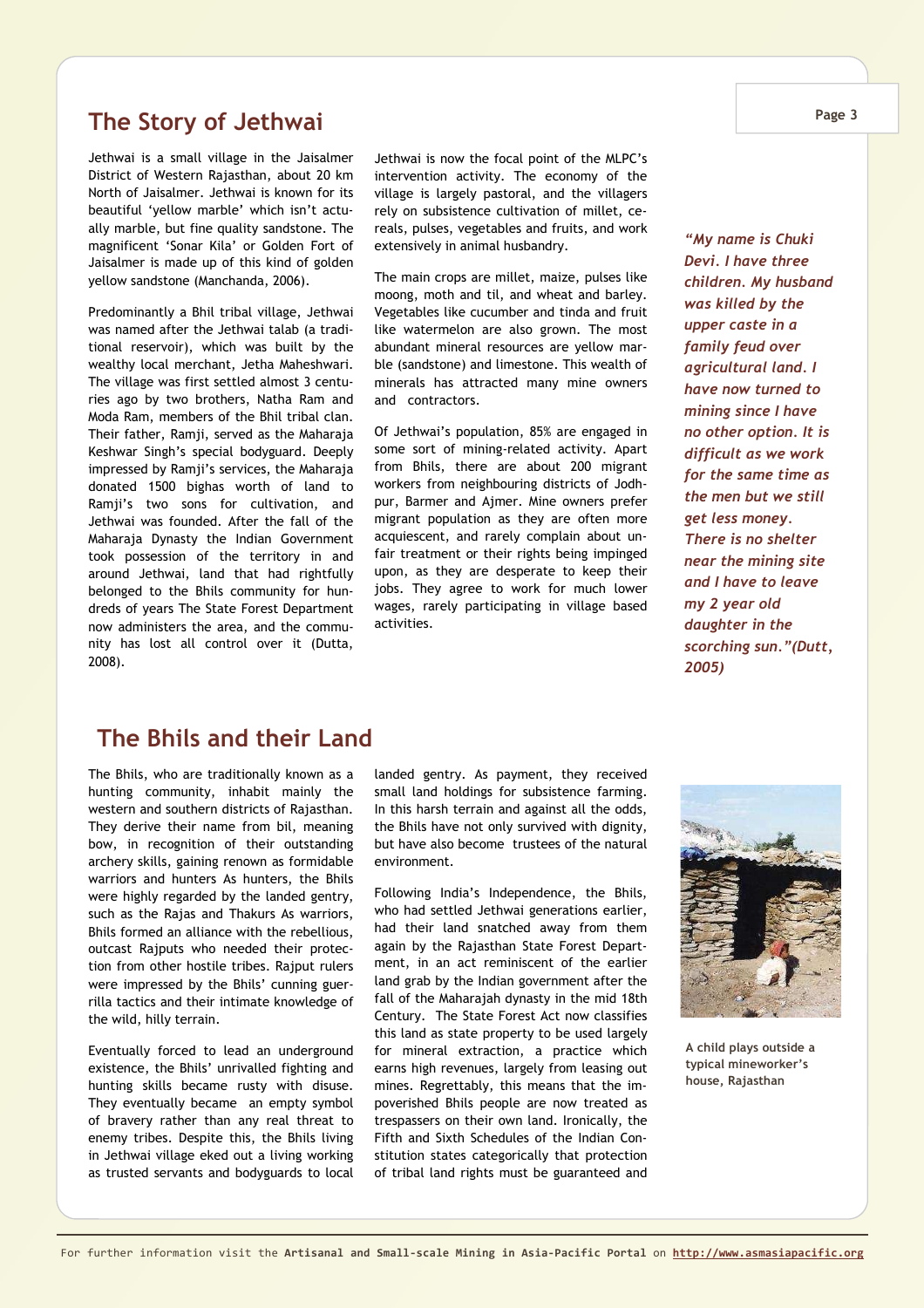#### **Continued from page 3 - The Bhils and their Land**

that a Tribes Advisory Council should oversee this process (Lawmin Website, 2008). In reality, however, this is not always the case, and often tribal land rights are overlooked in the face of vested interests, like the mining sector.

These vested interest groups are powerful and wealthy, possessing vast resources. This means they can easily lobby the government to secure mining leases, expropriating land from the rightful owners, the indigenous Bhils, shattering their dreams of becoming self-sufficient mine owners. The expropriation of native land to mining concessions has seen a major outflow of sandstone, which is still in great demand across India and on the global market. This has resulted in the dismantling of village pastures, grazing grounds and sacred groves, depriving the poor and marginal communities of their incomes. Years of environmentally careless mining practices and recurrent drought have led to severe pastoral degradation, leaving the Bhils with no choice but to work in the mines. Lacking vocational skills and good education, the Bhils have been forced into labour market at the very lowest rung.

Mineworker, Khushala Ram, explains how the Bhil's working conditions have deteriorated with the expansion of the mining concessions. "Bhils living in Jethwai used to earn money by selling woods from the googal tree, which is used in making gums", Khushala explains, "Now the forests are gone, and so are the trees. It is only the stones that are left. Bhils can now only earn a living from mining these stones."<sup>1</sup>

*"Mine owners often work children to the bone, sapping them dry until they're physically depleted. Even more tragically, in the mine fields, child workers are often physically, mentally and sexually abused."* 

<sup>1</sup> All quotes from mineworkers and MLPC representatives are sourced from on-site interviews carried out by the author.

### **Plight of Jethwai's Mineworkers**

Desperate to make enough money to support their families, the Bhils, and other marginalised communities living in Jethwai village, have had to join the mining sector as unskilled workers Most of the work in the mines is unskilled, apart from drilling and blasting, and operating machinery like cranes. Drilling and blasting is done either by skilled workers or experienced unskilled workers. Other skilled work is performed by crane operators, compressor operators and hacksaw mechanics.

However, mine owners prefer to employ people from neighbouring districts as they can easily be made to work longer hours Those who have had to migrate in search of labour generally do not bargain or argue about their employment conditions, and rarely ask for leave. Kishen Lal Jakhar of the MLPC, who works with the mineworkers in Western Rajasthan, explains, "Migrant mineworkers usually bring their families with them. But it's not just the male migrant workers who are employed in the mines in Jethwai. There's evidence that in many cases the entire family, including the children, also work in the mines."

Of the mineworkers, 95% are male and 5% are female. The processing in the stone quarries is typically done by men only, because women are considered too slow, and physically lacking in strength, to perform the work. Women are engaged mainly in clearing debris and pebbles from the mine, and doing other odd jobs. Female workers are usually paid far less than male workers. While a male worker gets between 60 and 150 rupees (AUD1.80 - AUD4.30) a day, female workers earn a meagre Rs 30 to 40 (AUD 0.85 - AUD 1.15) a day for doing work that's often more backbreaking. Skilled male workers, who sometimes have more than 25 years of mining experience, can only expect to make Rs 150 per day – a paltry sum seeing as they often work more than 14 hours a day.

Contravening all the norms of the Child Labour (Prohibition and Regulation) Act, 1986, it is well recognised that children are employed in hazardous industries across India, like mining (ILO, 2008; OIT, 2008). For the unorganised mining sector, in areas like quarrying, marble and masonry stone mining, transportation, head loading and stone breaking, child labour is usually the cheapest option. It's common for children to join their fathers when entering the mine labour force, so they can supplement their family's low incomes, and pay off the debts incurred as bonded labourers.

As children are not legally recognised as mineworkers, they are subject to the mercy of the unscrupulous supervisors and contractors who hire them, paying them bare minimum wages (Kacker et al., 2007). During the training period, it's not uncommon for child workers to go without any sort of remuneration at all. Mine owners often work children to the bone, sapping them dry until they're physically depleted. Even more tragically, in the mine fields, child workers are often physically, mentally and sexually abused (Hawskley, 2008). Labour and Child Protection laws are disregarded with total impunity. These crimes of child abuse are committed while the mining companies and government offices turn a blind eye.

**Page 4**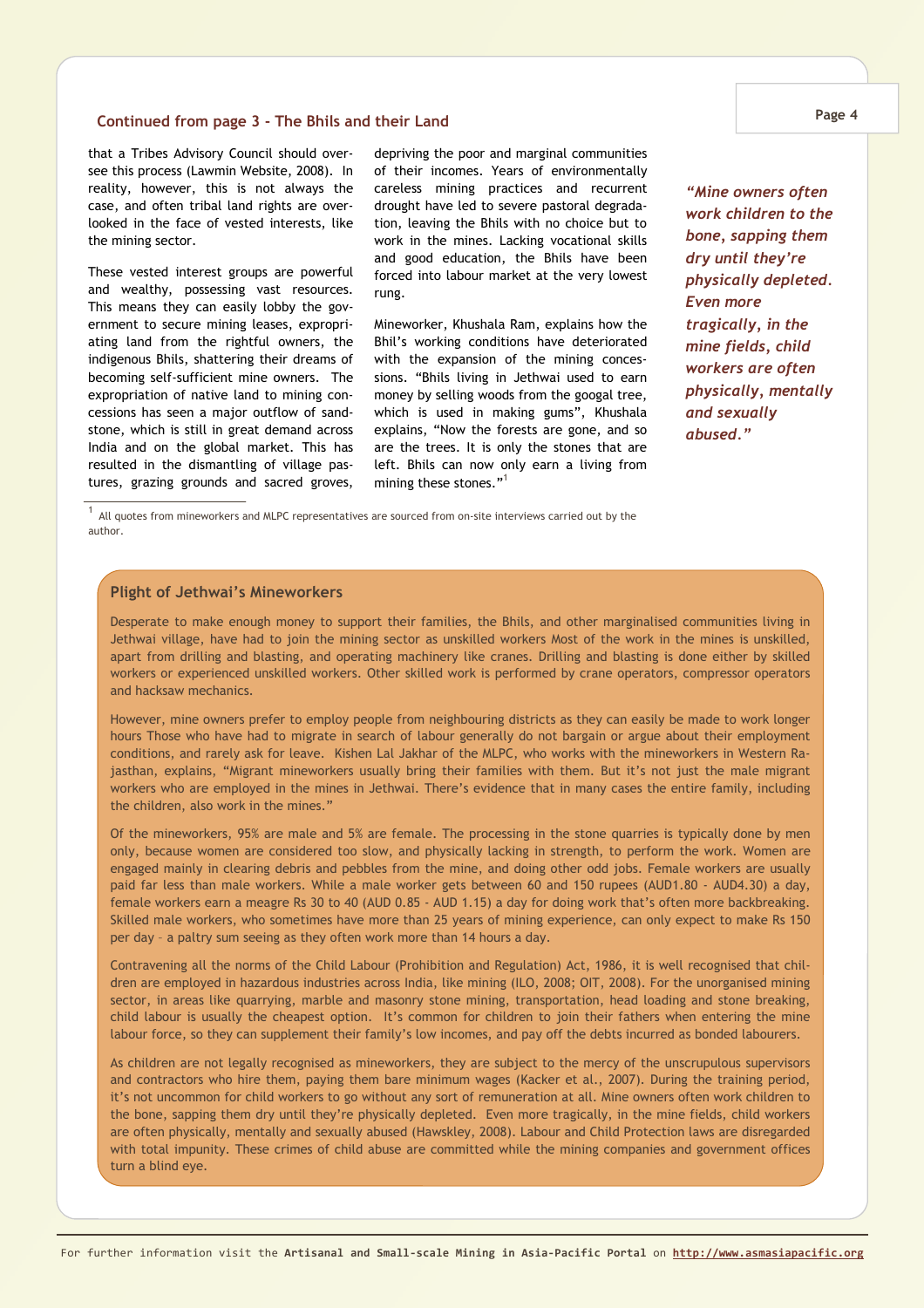### **Wages and Debt Bondage**

The mine owners in the village pay their employees two different ways - day wages and piece rate wages. In general, the mining industry only reserves some 4 to 5 percent of total production costs for labour. Typically, wages are not paid regularly, and mineworkers can go without pay for long periods of time. Although mine operators guarantee their workers wages at the end of every month, miners can sometimes wait 4 to 5 months to get paid. This creates a vicious cycle where workers, desperate to support their families and survive, are forced to borrow large amounts of money from the mine owners More often than not, this pushes miners into debt bondage when they are forced to work off their debts.

Lower castes and indigenous tribes, like the Bhils, often find themselves in this situation, as they are shut out from the legitimate labour market and so enter into bonded labour arrangements, believing it may provide some relief from acute poverty. These vulnerable communities are paid little, if anything, so they can never repay their debts no matter how hard they work or for how long. Debts are then passed on from one family member to another and from one generation to the next, condemning children and grandchildren to lives of perennial poverty (ILO, 2005).

Other circumstances also arise when workers need to take out big loans from mine owners or contractors, such as marriages, funerals or illnesses requiring medical treatment. Generally, there is no one else they can turn to who would be prepared to provide financial support. Again, workers rarely manage to fully repay these loans and employers tend to take advantage of the situation by paying out lower wages. In fact, some mine owners actually exploit these situations by encouraging workers to take out loans so they can secure cheap labour.



**A young mineworker Rajasthan**

Mine owners shrewdly calculate that after the age of 30 most workers become less productive, and once they reach this age they usually stop granting loans. Consequently, mineworkers are forced to remain in the employment of these employers for at least another five years or more, at reduced wages. Occasionally, employees are forced to repay all of their debts upon changing jobs. Generally, however, the new employer repays the debt and the loan is transferred.

| <b>Table 1 - Environmental Stats</b> |          |  |
|--------------------------------------|----------|--|
| Area                                 | 4,021 ha |  |
| Forest                               | 1,667 ha |  |
| Area under mining                    | 300 ha   |  |
| Wasteland                            | $263$ ha |  |
| Area not suitable for cultivation    | 1,791 ha |  |

#### **Table 2 - Socio-economic Profile**

| Population (Total)                | 2,000 |
|-----------------------------------|-------|
| <b>Mineworkers</b>                | 85%   |
| Livestock rearing                 | 13%   |
| Government employees              | 2%    |
| Scheduled Tribe population        | 85%   |
| <b>Scheduled Caste Population</b> | 1.7%  |
| <b>Muslims</b>                    | 6%    |
| <b>Others</b>                     | 7.3%  |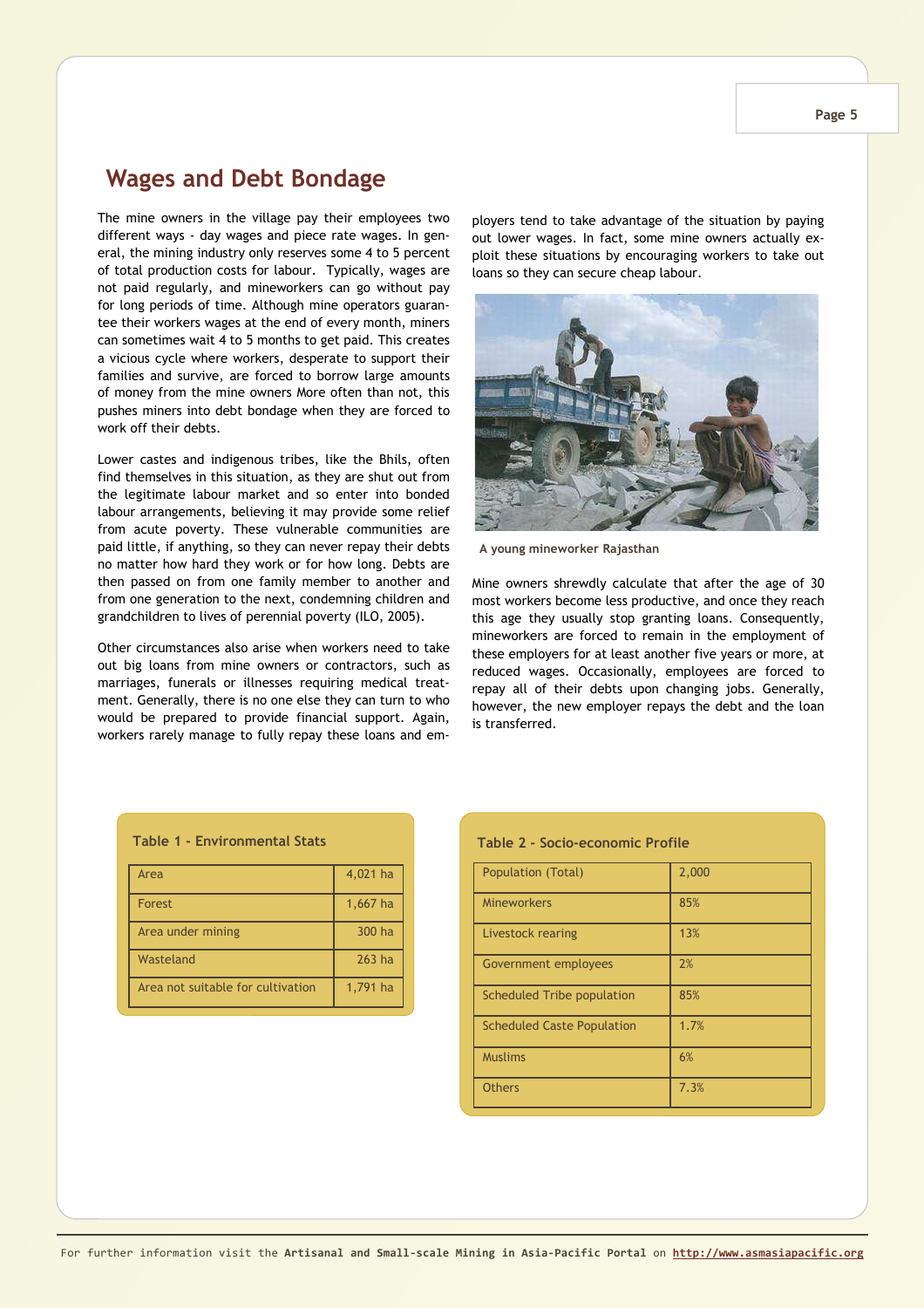## **Accidents, but No Compensation**

In the mines, accidents are frequent, as most of the work is done manually with the help of heavy hammers, chisels and other primitive tools. Often heavy slabs of stone fall on workers, resulting in serious injury. Mineworkers do not get any sort of medical compensation for injuries sustained at work. In fact, their wages are actually withheld if they can't get to work due to sickness or injury. Once again, mineworkers find themselves caught in a vicious cycle, as the high rate of injury forces them to borrow from mine operators, forcing them into a debt trap, as what they earn is barely enough to sustain them. These debts can be anywhere between Rs 10,000 (AUD 290) to a crippling Rs 150,000 (AUD 4,365), affecting not just the mineworker, but their entire family. In many cases, workers become indentured labourers, losing their freedom to move or work elsewhere until they can pay back their debts.

Even more alarming is the poor safety conditions in the minefields, a dire situation leading to the deaths of many miners every year due to mine-related accidents. Mine operators are rarely sympathetic in cases of fatal and non-fatal mine-related accidents, and usually the surviving families are given very little compensation, largely being left to fend for themselves.

It's unlikely, however, that things will improve for mineworkers and the environment in the years to come, especially in light of the Rajasthan Government's new global focus.

According to the MLPC, the Rajasthan Government, in an effort to rapidly develop their state economy, is seeking a more proactive strategy to attract economy Foreign Direct Investment (FDI), particularly in the mining sector. In 2005 the state government introduced a new mineral policy that encourages a more globally competitive approach to mining, adapting to the reality of economic liberalisation and globalisation. This policy might well set the guiding principles for Rajasthan, and India's, mining sector for years to come.

Regrettably, worker's rights, safety standards and environmentally-conscious mining practices are sure to fall by the wayside as mining operators scramble to attract big multinational companies and FDI, offering the incentives of minimal state intervention and lucrative mining leases. Massive foreign investment and setting up new industries for unrestricted mineral exploration and extraction are likely to cause further environmental destruction, and overexploitation of minerals could drain the state of its resources prematurely, making it economically unviable in the future (MLPC Website, 2008).

*"Regrettably, worker's rights, safety standards and environmentallyconscious mining practices are sure to fall by the wayside as mining operators scramble to attract big multinational companies and FDI, offering the incentives of minimal state intervention and lucrative mining leases."* 



**Mineworkers and members of the Jethwai Mine Cooperative**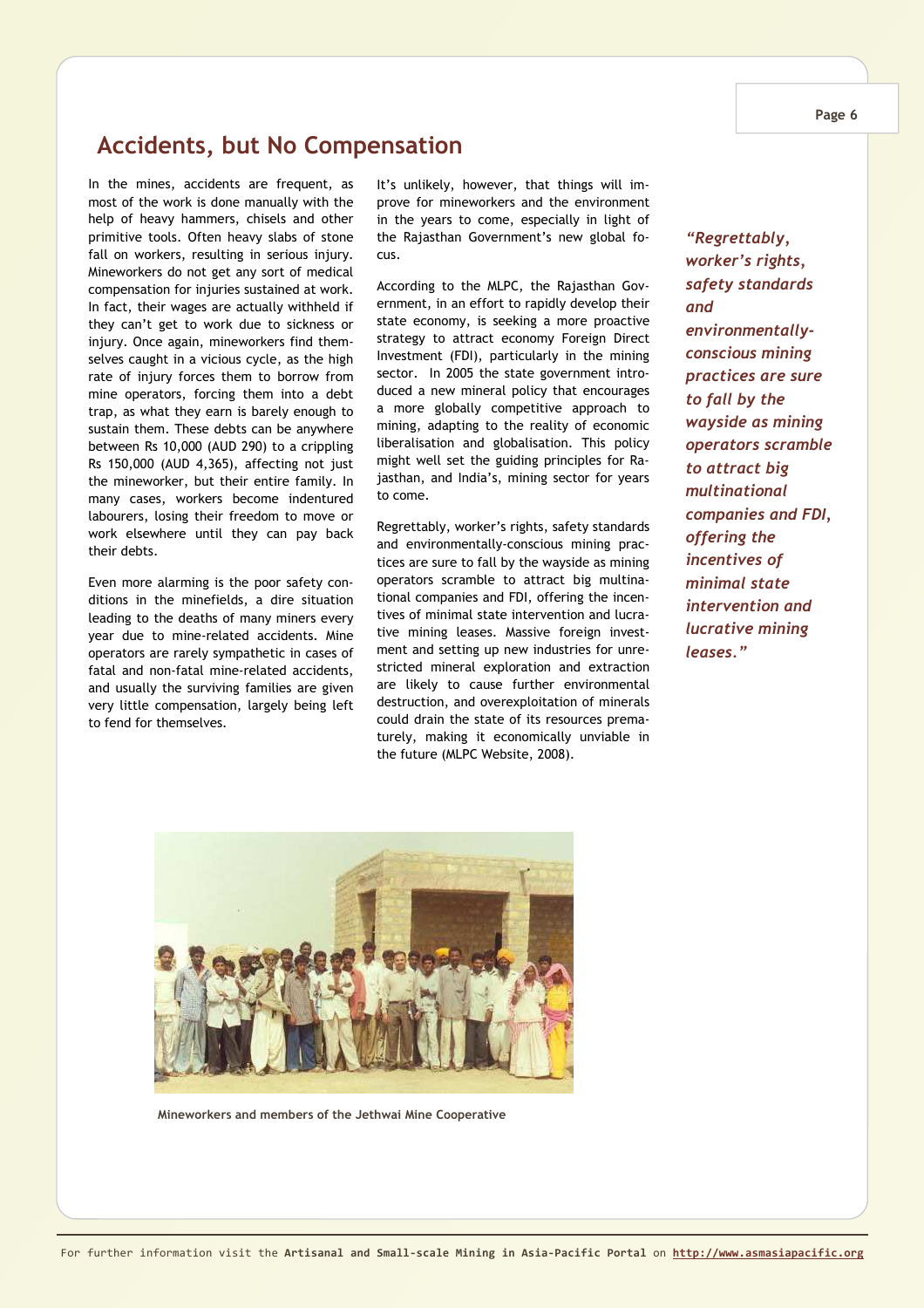### **MLPC's Intervention to Counter Mineworkers Oppression**

When confronted with the downtrodden and squalid reality of the mineworkers' and indigenous communities' day-to-day life, caused largely by the shabby treatment of callous mine owners, the Mine Labour Protection Campaign (MLPC) decided to take action. Since 1992, the MLPC has been actively engaged in organising mineworkers in Rajasthan, helping them to form mineworkers union, particularly in the areas in and around Jethwai.

In August 2001, the Stone Mineworkers' Union (Pathar Khan Mazdoor Union) was formed, with a total of 95 members, in an attempt to protect the miners' rights and ensure safe working conditions. The union set out to ensure that mineworkers received payments on time, as well as safe working conditions, adequate housing, regular employment, and a legally binding assurance that mine operators would provide full compensation to workers and their families in the case of fatal and non-fatal accidents.

The Pathar Khan Mazdoor Union has taken on the role as key facilitator representing workers during disputes, intervening whenever the rights of the mineworkers have been violated. Since the Union's creation, a buzz of excitement has passed through the village of Jethwai, with villagers showing a confidence not seen before. Despite this fresh optimism, to date the Pathar Khan Mazdoor hasn't been

able to totally reverse the fortunes of Jethwai's mineworkers and other destitute villagers.

Kishan Lal Jakhar, MLPC Field Coordinator for Western Rajasthan, has a much more positive view on the Union's success. "The Union has helped villagers to unite and organise so they can effectively fight exploitation in the private mines," he explains, "I've no doubt that the Union has increased the workers' bargaining power."



**Women workers and members of the Jethwai Mineworkers Cooperative**

*"Since the Union's creation a buzz of excitement has passed through the village of Jethwai with villagers showing a confidence not seen before."*

# **New Beginning**

In a bold move, the MLPC have challenged the might of the powerful mine owners, encouraging Jethwai's mineworkers to take ownership of mining resources themselves. By forming co-operative, the MLPC hoped to give mineworkers a sense of dignity and a stake in their own land. The idea of forming co-operative for mining activity was a new experience for the mineworkers, and with the MLPC's support, Pathar Khan Shramik Theka Sahkari Samiti Limited (PKSTSSL) was registered in November 2002 to help the mineworkers successfully take up mining leases. Significantly, it is one of the India's first mining co-operatives for the indigenous. This brought fresh hope to the lives of mineworkers of the Bhil community, who for decades have dreamt of starting up and operating their own mines.

Narayan Ram, a member of the cooperative, describes how the cooperative works. "Before we were able to get this cooperative off the ground, the MLPC organised a series of meetings for mineworkers explaining the benefits of forming a co-operative," he explains. "The MLPC organised a seven day training camp in Jethwai where the Central Workers Education Board's (CWEB) Regional Director, RS Mathur, gave us basic tips on forming co-operatives.

Of the training camp's forty participants, seventeen became permanent co-operative members. The others were reluctant to get involved in the co-operative for fear of losing

*The idea of forming cooperative for mining activity was a new experience for the mineworkers...*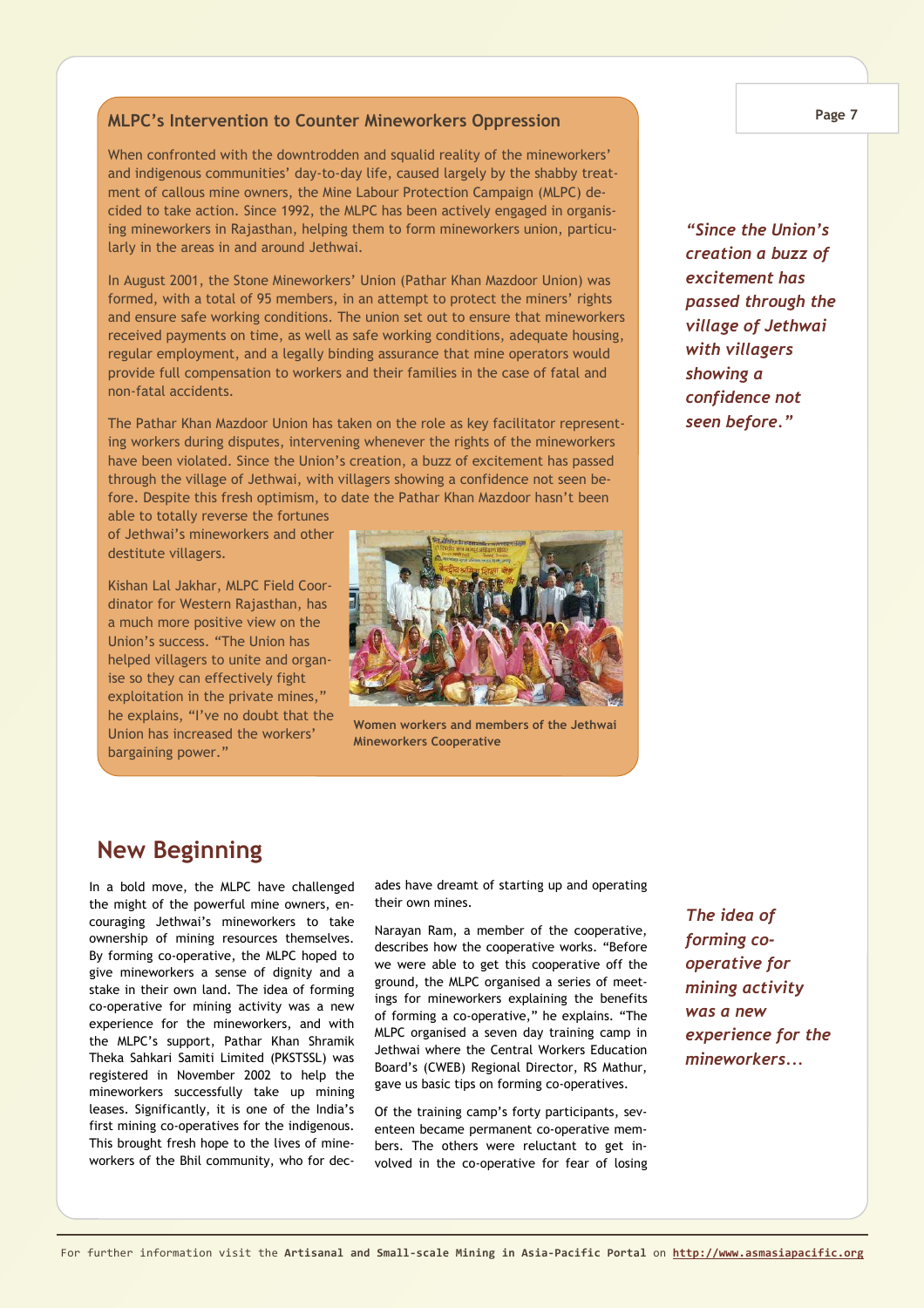### **Continued from page 7 - New Beginning**

their jobs in the mines, and not being able to pay off their debts."

Formed as a business venture, Jethwai's Pathar Khan Shramik Theka Sahkari Samiti engages in profit-earning activities from mining activities. Significantly, one of the cooperative's core principles is that any profits earned must be distributed equally among all the cooperative members. The future looks bright, as the cooperative has been earning considerable profits ever since successfully acquiring leases to extract minerals.

But Union President, Kanha Ram, warns not be over-optimistic, and talks about several setbacks they've experienced, largely due to troublesome private mine owners eager to undermine the cooperative's plans. "The private mine owners ganged up against us to delay the allotment of leases to our cooperative," Kanha Ram explains. "The **patwari**<sup>2</sup>, who measures the allotted land, didn't show up for months. Our cooperative were allotted two leases, each of one hectare, on paying a dead rent of Rs 20,000 per hectare in September 2003."

Kanha Ram continues, "By December 2003, a number of cooperative members and me had begun to work the lease. But we had no crane to remove the big stones during mining operations…" "…Why couldn't we get cranes? Well, the private mine owners were putting a lot of pressure on the agencies who hire out the cranes not to provide us with equipment. It was so frustrating."

"Moreover, crane hire is extremely expensive, at about Rs 40,000 (AUD 1,160) a month, which was simply beyond our means. To purchase a new crane for the cooperative at Rs 9.5 lakhs (AUD 27, 530) was an even greater challenge. But we were determined to solve this problem, and we weren't going to be put off by the big mine owners. So we set about trying to get the money. The MPLC generously gave us an interest free loan of Rs 4.5 lakhs, we got Rs 2 lakhs from India's UCO Bank, and the rest of the money came from our own cooperative funds. In June 2004 we were able to buy our own crane. The great news is that since we've had the crane our production output has increased by an amazing 20%."

Despite the continual harassing by private mine owners who are set on sabotaging the PKSTSSL, the cooperative earns enough profit

ing record of ownership and tilling (Source: Wikipedia.org)

to pay their monthly instalments of Rs 30,000 to the UCO Bank. There's also been a significant raise in the members' average income.

Cooperative member, Khushala Ram, is thrilled with his new found freedom from the exploitative private mine owners. "Now I earn Rs 200 a day, double what I used to get for the same amount of work," he explains enthusiastically…" "… Before we started the cooperative, we used to work for ten days straight at backbreaking work from six in the morning to nine at night. Then we'd waste five to ten days running after the thekhedar to get our wages." "Apart from extraction and processing work, mineworkers had to load stones into the truck, which we didn't even get paid for. But now we are paid by the truck owners for every truck we load," says Khushala Ram. "It's great!"

These days, Khushala Ram and the sixteen other members of the cooperative earn around Rs 4,000 to Rs 5,000 a month. Before the cooperative was formed their monthly wages were between Rs1,500 and Rs 2,000, and since payments were typically late, they were always debt ridden.

*"… Why couldn't we get cranes? Well, the private mine owners were putting a lot of pressure on the agencies who hire out the cranes not to provide us with equipment. It was so frustrating."* 

**Mine Cooperative members with their new crane, Jethwai** 

Another MLPC representative, Kishen Lal Jakhar, talks about other ways the MLPC is helping to ease the plight of the mineworkers. "Mineworkers are born into debt and die in debt," says Kishen. "There are many ways for mineworkers to get into debt," he explains, "… but we see many cases where the family's biggest expense is medical treatment for family elders who have developed occupational diseases, like silicosis, during the years that they worked in the mines. But we don't think it has to be like this."

"When we formed the Jethwai co-operative, we encouraged mineworkers trapped in

*"Apart from extraction and processing work, mineworkers had to load stones into the truck, which we didn't even get paid for. But now we are paid by the truck owners for every truck we load."* 

<sup>2</sup> **Patwari** is the Hindi term for a land record clerk. His job encompasses visiting agricultural lands and maintain-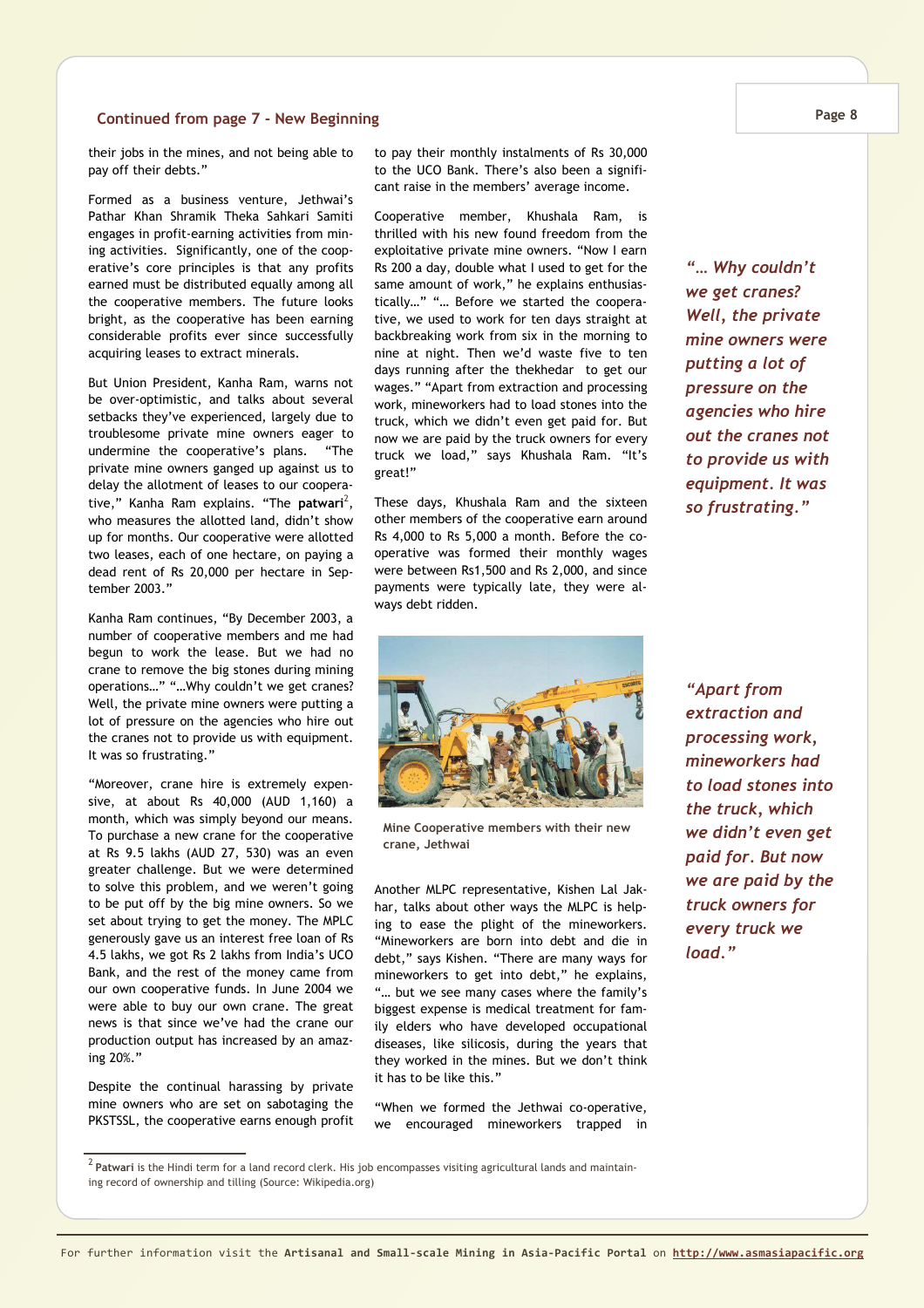### **Continued from page 8 - New Beginning**

bonded labour to join the cooperative, but many were reluctant," explains Kishen. "But we thought that if we could give them some sort of support, they wouldn't be so financially dependent on the mine owners. The MPLC guaranteed cooperative members one month's supply of food grain, enough to survive on until they started earning money from co-op based activities. Our strategy was a great success," he explains, "… and now mineworkers have a much stronger hand to bargain for fairer wages and working conditions from mine owners, who are afraid of losing all their employees."

Union President, Kanha Ram, explains, "The MLPC's relentless work has brought tremendous change to the lives of Jethwai's mineworkers. Thanks to their support, our cooperative has set an example for local mineworkers, showing them how to ensure that their rights are protected. We educate them on the rights that they're legally entitled to, like fair wages, reasonable working hours and various other benefits," he says. "It's also really important to include the local community, so we work a lot with the village panchayat to make sure there's no unauthorised or illegal mining in the area, and we tell them about all our activities. What's more, the local community receives money for every ton of minerals extracted, which is paid to the panchayat who uses it for community development projects."

Kanha Ram talks about the mineworker's miserable living conditions. "In the past, private mine owners treated mineworkers terribly when it came to providing shelter," he explains. "Workers were housed in small huts covered with tin sheets on stone pillars just two and half feet above the ground, or even worse, slept under the open sky with no protection from the elements. Workers squeezed inside these tiny huts with barely enough space to lie down, suffocating in the sweltering summers and freezing in the icy winters. But now," he explains enthusiastically, "… at the co-op owned mine, we've built a well to get fresh water, and a nice room where workers can rest after a hard shift."

# **Conclusion: How Effective Were the Initiatives?**

Co-op member, Narayan Ram, is really excited about all the changes since the co-ops formation. "It's incredible," he says. "For the first time for as long as I can remember, co-op members are actually debt-free. Before, we used kerosene lamps at night, but now we've all got electricity. Most of our children couldn't go to school," he explains, "… as they had to work to help pay off the family's increasing debt, but now they're back at school. And before the co-op, when we worked for private mine owners, it was so hard to even arrange a square meal for the family, but now we eat regularly and well. Our entire situation has improved so much."

Talking about how the profits are distributed among the co-op, Kanha Ram explains, "We get about Rs 2,000-2,500 (AUD 58-72) for a truckload of limestone weighing 15-20 tonnes. Typically, a truck produces around Rs 12,000-15,000 (AUD 348-433) worth of limestone in three to four days. This money is equally distributed among the three to four members who quarried for that particular truck," he says. "Doing three to four days of this kind of work is exhausting, so usually we take one day to rest."

"Seven to eight truckloads of limestone, quarried in a month, earn the Jethwai cooperative around Rs 84,000-Rs 96,000 (AUD 2,425-2,770)," continues Kanha Ram. "The government charges a royalty of Rs 65 (AUD 1.90) per tonne. After distributing Rs 50,000-Rs 65,000 (AUD 1,445-1,876) to our seventeen members, the rest of the money is used to pay off the monthly instalments for the crane. Our cooperative's constitution states that 25% of the remaining annual accumulated profits must be shared among our members at the end of every year. The rest is used to further develop the cooperative."

"To date, we're on track to pay off all our bank instalments within six months," he says, "… and the MLPC money in 22 months – we're truly on the path to success. Our workers' daily wage rates have gone from Rs 30-100 (AUD 0.87-2.90) paid by the private mine owners, to Rs 50- Rs 150 (AUD 1.45-4.30). This is a big improvement," explains Kanha Ram. "Inspired by the co-op's successes, the villagers are full of confidence, and are demanding that the private mine owners rehabilitate environmentally degraded mine sites and pay the Jethwai community taxes for using their land. We're also very aware of the huge environmental impact of mining, and we're encouraging our

#### **Page 9**

*"When we formed the Jethwai cooperative, we encouraged mineworkers trapped in bonded labour to join the cooperative, but many were reluctant..."* 



**Members of one of India's first mine cooperatives promote the cooperative system at a mining convention** 

*"Workers squeezed inside these tiny huts with barely enough space to lie down, suffocating in the sweltering summers and freezing in the icy winters."*